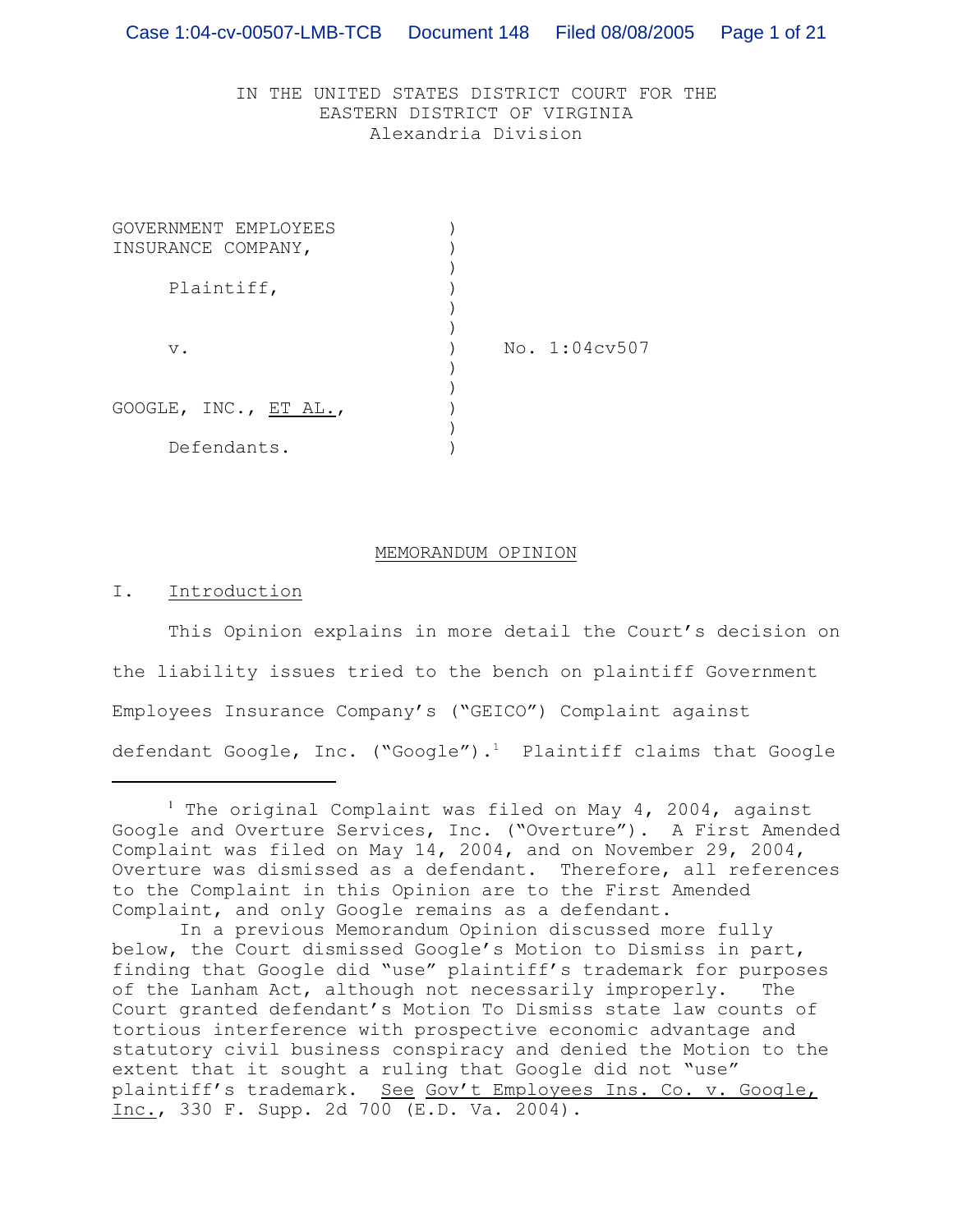violates the Lanham Act and engages in unfair competition under state law by using GEICO's trademarks<sup>2</sup> to sell advertising on its Internet search engine. Specifically, the Complaint alleges (1) direct, contributory and vicarious trademark infringement, (2) false representation and (3) dilution, all under the Lanham Act, 15 U.S.C. § 1051, as well common law unfair competition.

In its Prayer for Relief, GEICO seeks preliminary and permanent injunctions barring Google from (1) selling the GEICO marks or confusingly similar terms for use in defendant's advertising program, (2) continuing to display third parties' advertisements alongside the results of searches that use GEICO's marks or confusingly similar terms as keywords and (3) making any use of the GEICO marks and/or confusingly similar terms unless expressly authorized by GEICO. Plaintiff also seeks actual and treble damages and attorneys' fees pursuant to the Lanham Act, 15 U.S.C. § 1117, actual and punitive damages under Virginia common

Later, the Court denied defendant's Motion for Summary Judgment, which argued that Google's use of GEICO's marks does not create a likelihood of confusion, because such a highly factual question is inappropriate for resolution on summary judgment. See, e.g., National Fed'n of the Blind, Inc. v. Loompanics Enters., Inc., 936 F. Supp. 1232, 1241 (D. Md. 1996)(citing Country Floors, Inc. v. P'ship of Gepner & Ford, 930 F.2d 1056, 1062-63 (3d Cir. 1991)).

 $2$  The Complaint alleges, and defendant does not dispute, that plaintiff has obtained federal trademark registration for "GEICO" and "GEICO DIRECT."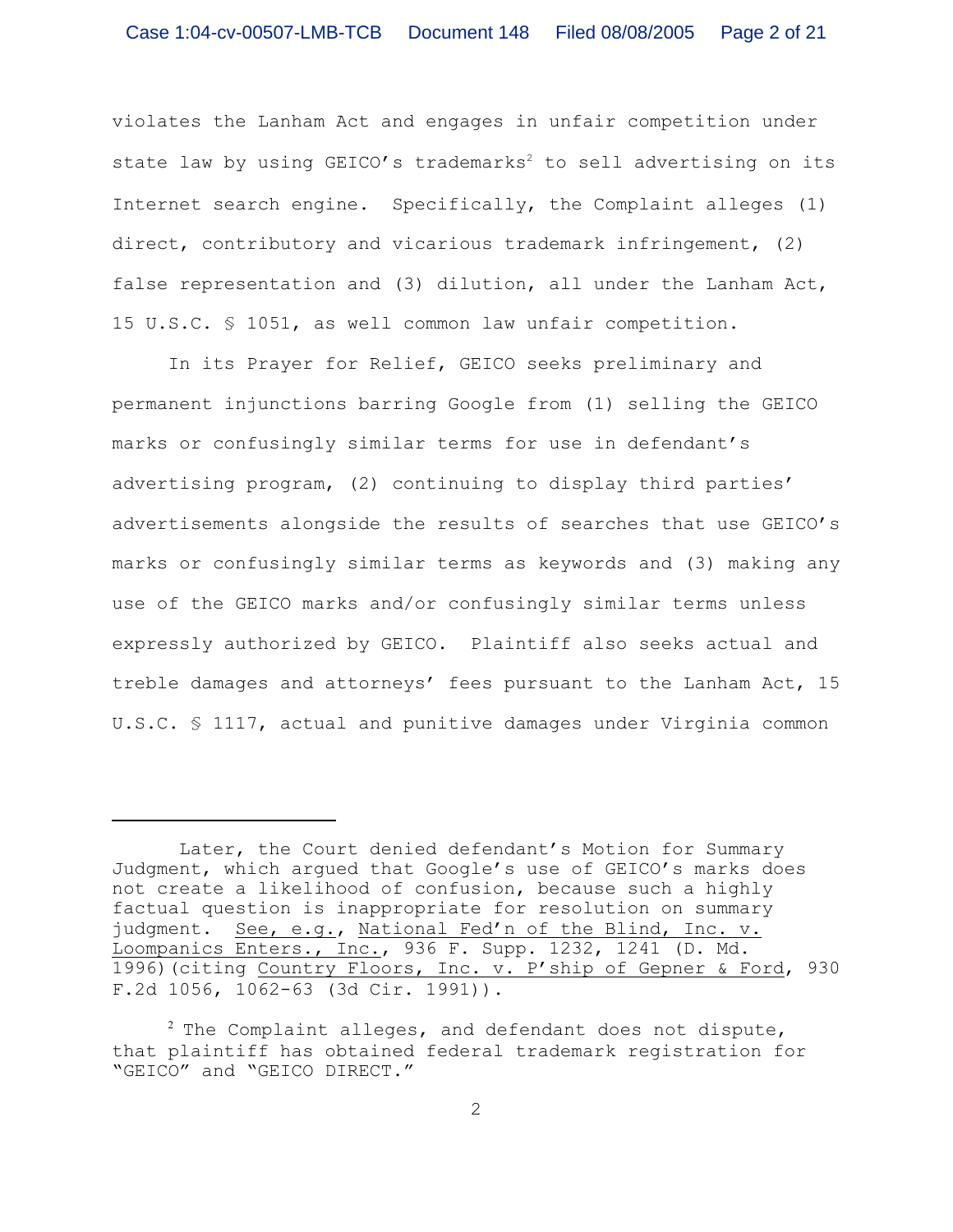law, and actual and treble damages and attorneys' fees under Va. Code § 18.2-500.

At the conclusion of plaintiff's evidence, defendant moved for Judgment as a Matter of Law under Fed. R. Civ. P. 52(c). As stated in open court, the Court found that GEICO did not produce sufficient evidence to establish that the mere use by Google of the GEICO trademark as a search term or keyword, even in the context of Google's advertising program, violates either the Lanham Act or Virginia common law. The Court also found that GEICO failed to produce sufficient evidence to establish that advertisements that do not reference GEICO's trademarks in their text or headings violate the Lanham Act, even though Google's advertising program enables those ads to appear when a user searches on GEICO's trademarks. However, the Court did find that GEICO presented sufficient evidence to survive defendant's Motion on the narrow issue of whether advertisements that appear when a user searches on GEICO's trademarks and do reference those marks in their headings or text violate the Lanham Act.<sup>3</sup>

After the Court reached this conclusion, defendant represented that it had no evidence regarding whether such advertisements generate a likelihood of confusion. Upon that

<sup>&</sup>lt;sup>3</sup> Those advertisements appeared before Google began barring such use of GEICO's trademark and may have continued to slip through Google's screening system since the ban took effect.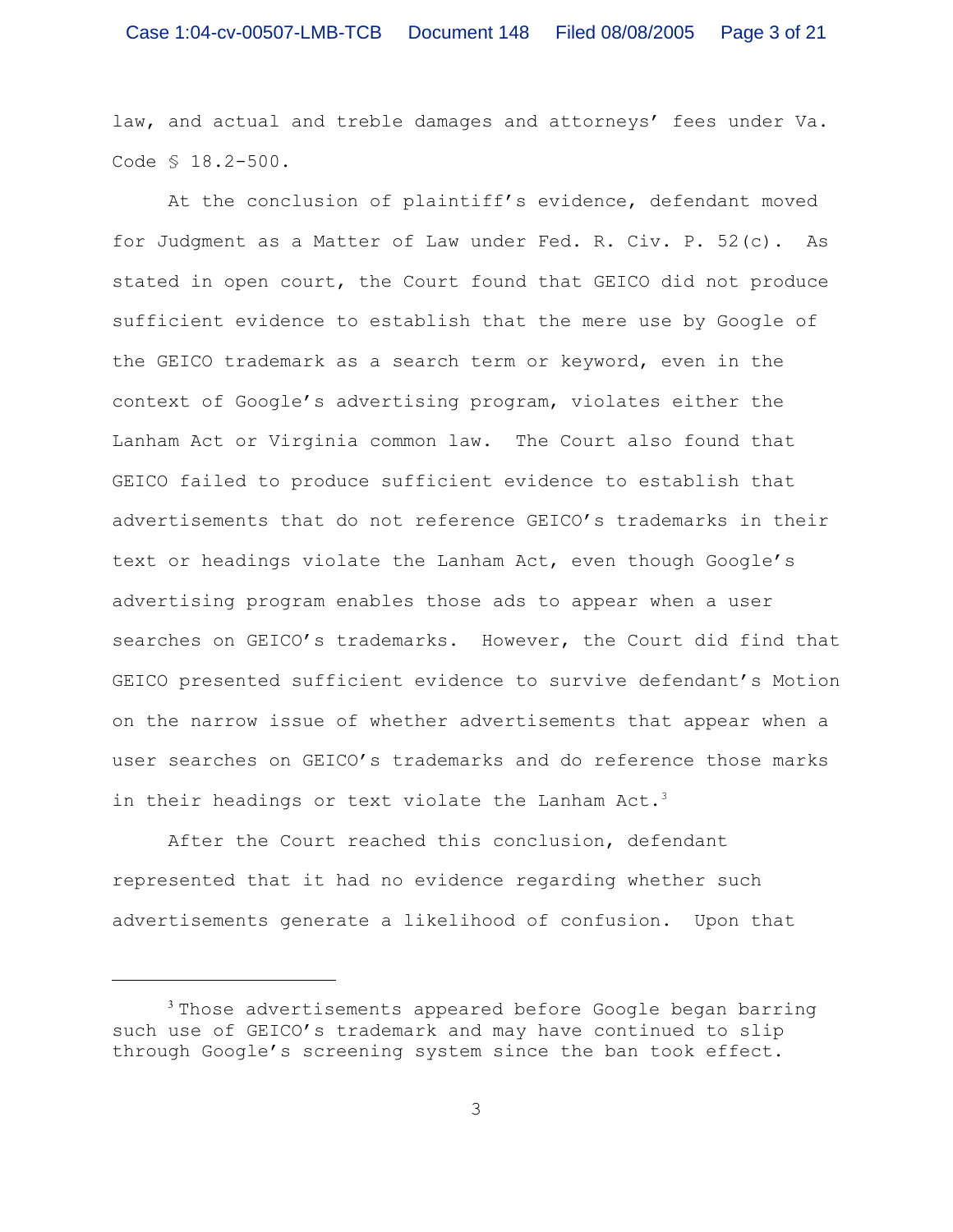concession, the Court found that the use of GIECO's trademarks in the heading or text of advertisements that appear when a user searches on "GEICO" does violate the Lanham Act, leaving as the only remaining issues in the case whether Google is liable for such violations and, if so, the measure of damages.<sup>4</sup> Having announced these findings in open court, the Court adjourned the trial until further notice to issue a more detailed explanation of its ruling and to allow the parties time to attempt to resolve the remaining issues.

## II. Background

The facts produced at trial establish that GEICO is among the nation's leading providers of insurance, most notably car insurance. GEICO has positioned itself as a low-cost insurance provider and, of particular importance to this action, employs a business model by which customers can only receive GEICO rate quotes directly from the company, either by phone or online through GEICO's Web site. The company estimates that roughly 40% of its business is now Internet-driven, and that number is rising.

Defendant Google operates a widely used Internet search engine through which consumers can search for, among other things, Web sites offering products and services. A user can

Whether the advertisers themselves violated the Lanham Act <sup>4</sup> is not before the Court because the advertisers are not parties to this action.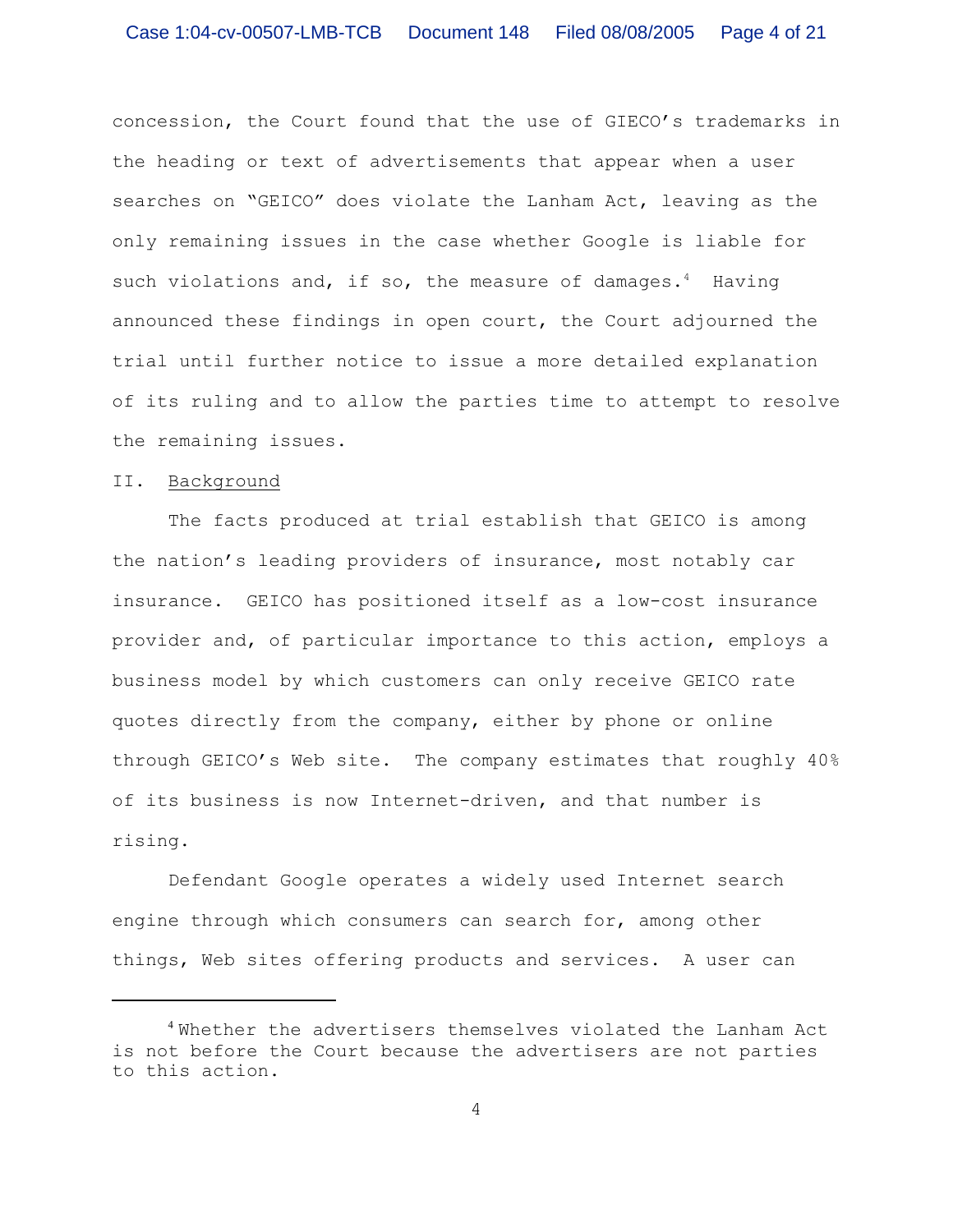search on general terms, such as "auto insurance," or more specific keywords, such as "GEICO." The search engine compares the search terms entered by a user with databases of Web sites and generates a listing of the sites matching those terms. The results of these searches are known as "organic listings." In addition, through its "Adwords" advertising program, Google sells the opportunity to have advertisements appear alongside the organic listings. In the Google system, such advertisements appear as "Sponsored Links" to the right of the organic search results. Although at one time Google prevented advertisers from using this system to place their ads next to the organic listings associated with trademarked terms, such as "GEICO," defendant now allows this practice.<sup>5</sup>

Plaintiff alleges that by selling this opportunity to advertisers, defendant (1) directly violates the Lanham Act by using "GEICO" as a keyword to place related Sponsored Links

<sup>&</sup>lt;sup>5</sup> Conversely, Google has always allowed trademark holders to request that their trademarks not appear in Sponsored Links' headings or text. Thus, one point of dispute regarding Google's potential damages exposure, should GEICO prevail on the remaining liability issue, concerns when GEICO first effectively requested that its marks be blocked in this fashion and whether Google responded appropriately.

That dispute involves the effect of a number of communications exchanged between the parties in 2002 and 2003 and the sufficiency of Google's past and current efforts at policing violations of the ban on advertisers using GEICO's marks in the headings and text of their ads. Because these issues are relevant to Google's potential liability for damages, not to whether the use of GEICO's marks violated the Lanham Act, they will not be addressed further in this Opinion.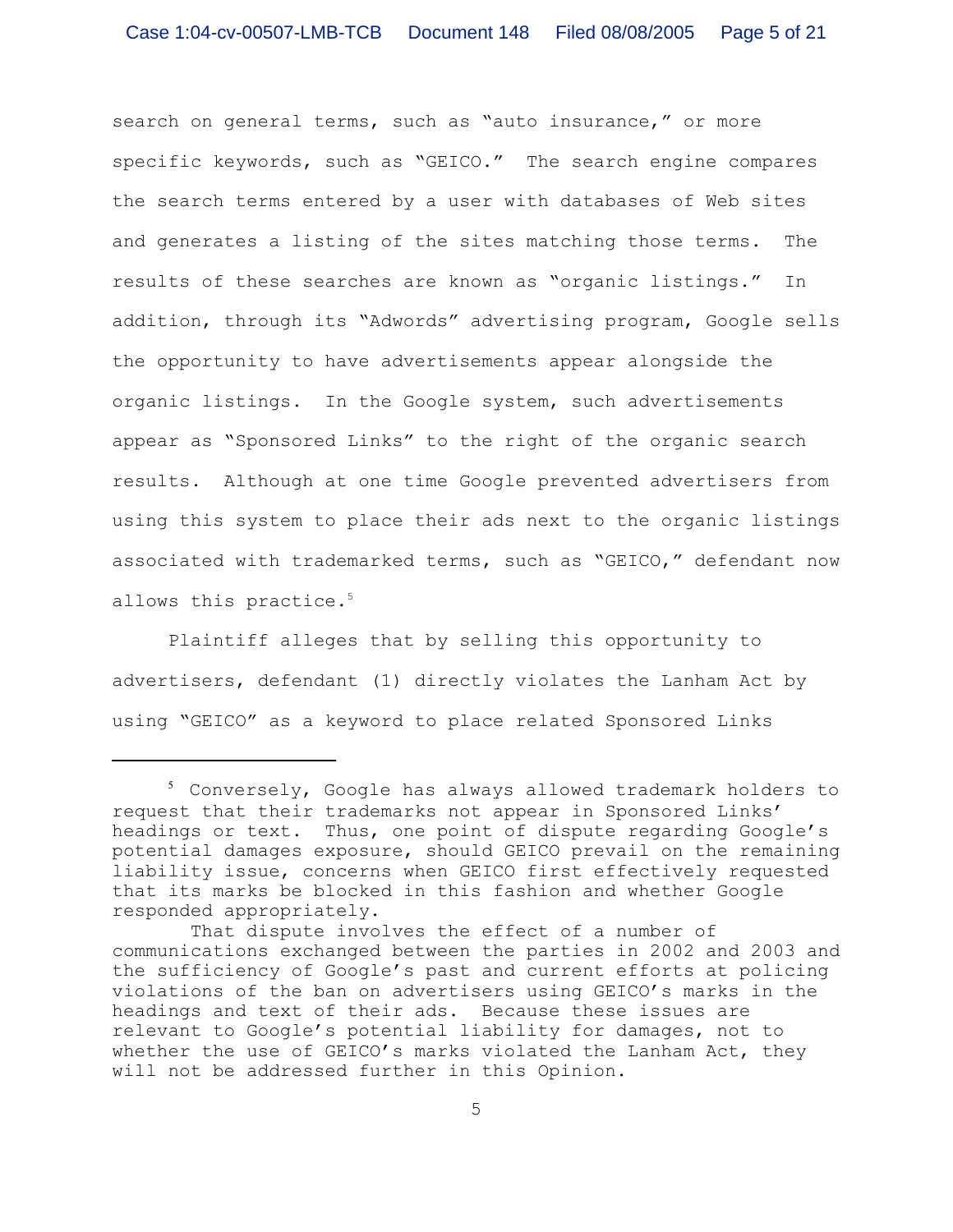alongside organic results in a manner that is likely to confuse consumers as to the source, affiliation or sponsorship of those links and (2) contributes to third parties' violations of the Act by knowingly encouraging advertisers to use GEICO's marks in the heading or text of their ads in a manner that is likely to confuse consumers. $6$  Specifically, GEICO maintains that because under its business model, potential customers can get GEICO rate quotes only directly from the company, Sponsored Links that appear when users search on "GEICO" and that advertise other sites' ability to provide rate quotes for car insurance, even from unnamed insurance companies, are misleading because of the implied association of those sites with the GEICO search term. Defendant counters that the Internet is still governed by traditional trademark infringement and fair competition principles, under which placing an advertisement–-especially one that does not mention a competitor by name--next to a competitor's own advertisement does not violate the Lanham Act. Defendant adds that even evidence of users visiting those Sponsored Links would not demonstrate that the advertisements are

 $6$  The Complaint also alleges a common law claim of unfair competition. The elements of trademark infringement and unfair competition under the Lanham Act are identical to the elements of unfair competition under Virginia state law. See Lone Star Steakhouse & Saloon v. Alpha of Va., 43 F.3d 922, 930 n.10 (4th Cir. 1995). Accordingly, this Opinion's discussion of the Lanham Act claims applies equally to plaintiff's unfair competition claim.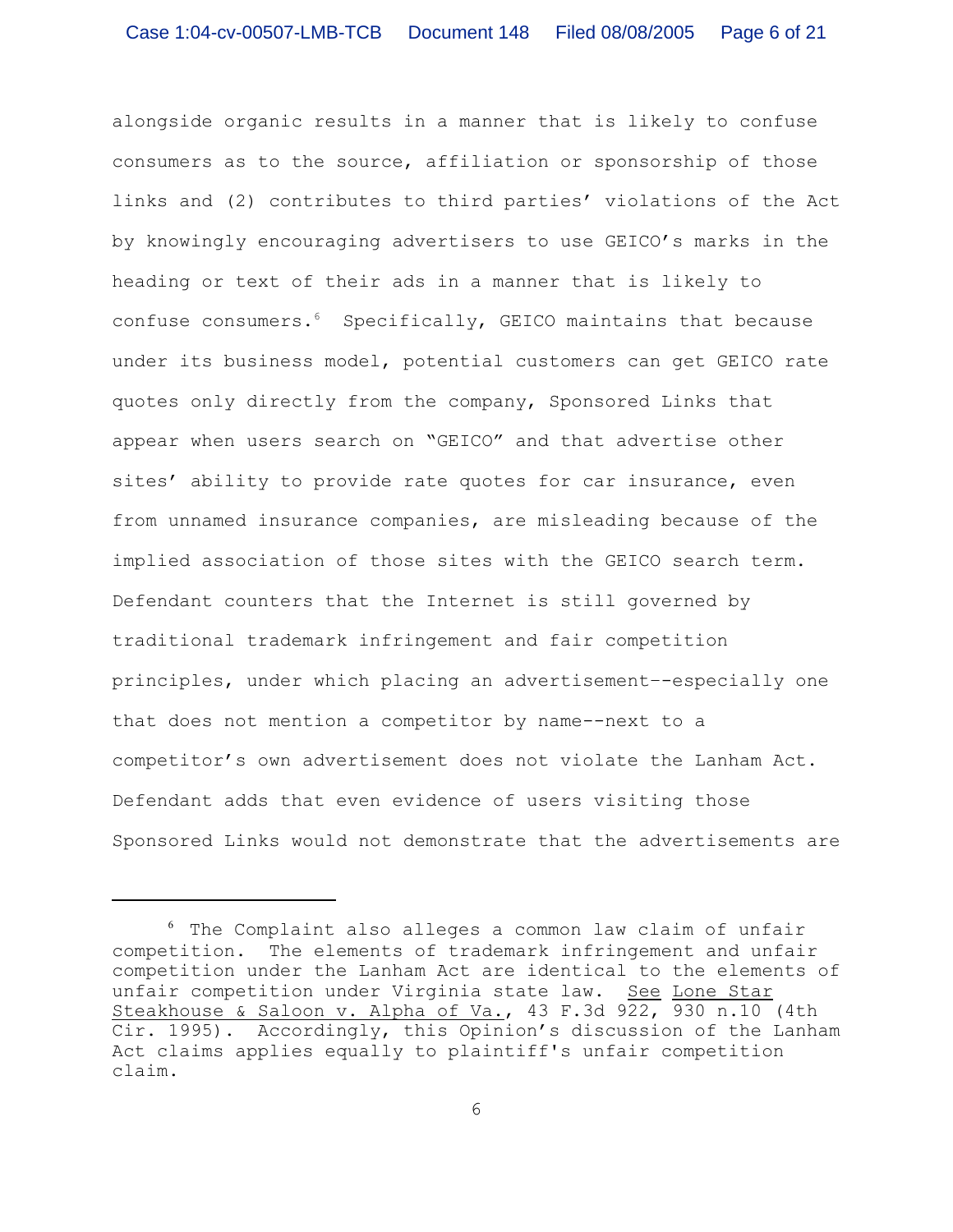necessarily misleading because potential customers frequently shop around and compare brands on their own, even if GEICO's policy precludes them from comparing GEICO's rates on the advertisers' sites.

## III. Discussion

### A. Fed. R. Civ. P. 52(c)

During a trial without a jury, after a party has been fully heard on an issue, the court may enter judgment as a matter of law with regard to any claim or defense that "cannot under controlling law be maintained or defeated without a favorable ruling on that issue." Fed. R. Civ. P. 52(c). The court's finding must be supported by findings of fact and conclusions of law, which may be set forth either in open court or in a subsequent memorandum opinion. Fed. R. Civ. P. 52(a).

#### B. The Lanham Act

Under the Lanham Act, a plaintiff alleging trademark infringement and unfair competition must show 1) that it possesses a mark, 2) that the defendant "used" the mark, 3) that the defendant's use of the mark occurred "in commerce," 4) that the defendant used the mark "in connection with the sale, offering for sale, distribution, or advertising" of goods and/or services and 5) that the defendant used the mark in a manner likely to confuse customers. 15 U.S.C. §§ 1114, 1125(a); People for the Ethical Treatment of Animals v. Doughney, 263 F.3d 359,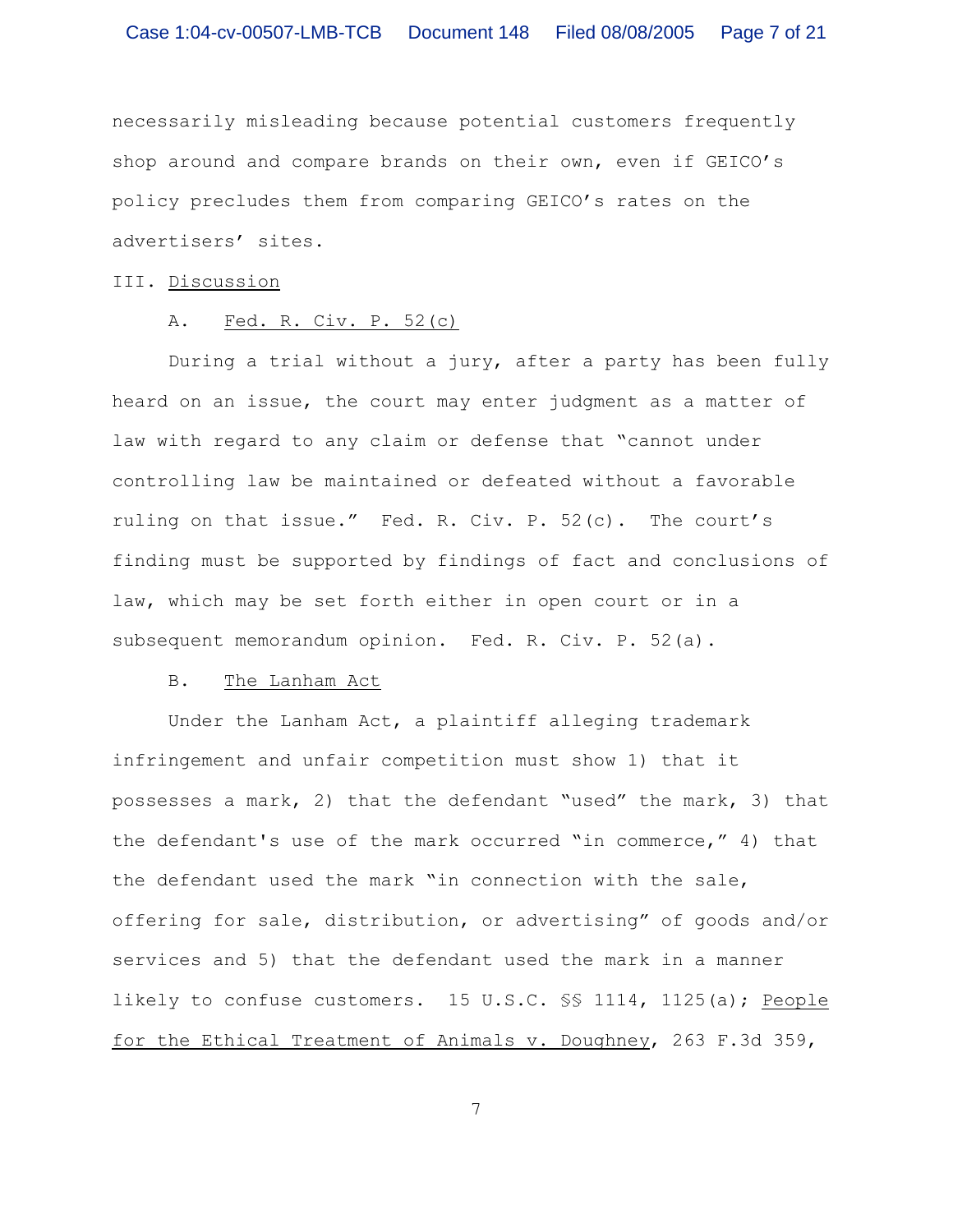364 (4th Cir. 2001) (internal quotations omitted). As a threshold matter, as noted above, defendant does not dispute that plaintiff possesses the marks at issue-–"GEICO" and "GEICO DIRECT."

## 1. Trademark Use "in Commerce" and "in Connection with the Sale, Offering for Sale, Distribution, or Advertising" of Goods and/or Services

In a previous Memorandum Opinion addressing defendant's Motion to Dismiss, the Court found that plaintiff had sufficiently alleged that defendant "uses" GEICO's trademarks for purposes of the Lanham Act by allowing advertisers to pay to have their ads appear next to the organic listings that result when the marks are entered as search terms. GEICO, 330 F. Supp. 2d at 704. The Court also found that plaintiff had sufficiently alleged that such use was "in commerce" and "in connection with the sale, offering for sale, distribution, or advertising of goods and services," rejecting defendant's argument that the marks were used only in defendant's computer coding and that such an invisible process could not constitute use under the Act. Id. at 704-05. As such, the Court denied defendant's Motion To Dismiss because if the facts alleged in the Complaint were true, defendant could be liable, either directly or indirectly, for its use of plaintiff's trademarks to sell advertising and to place that advertising, labeled as Sponsored Links, alongside the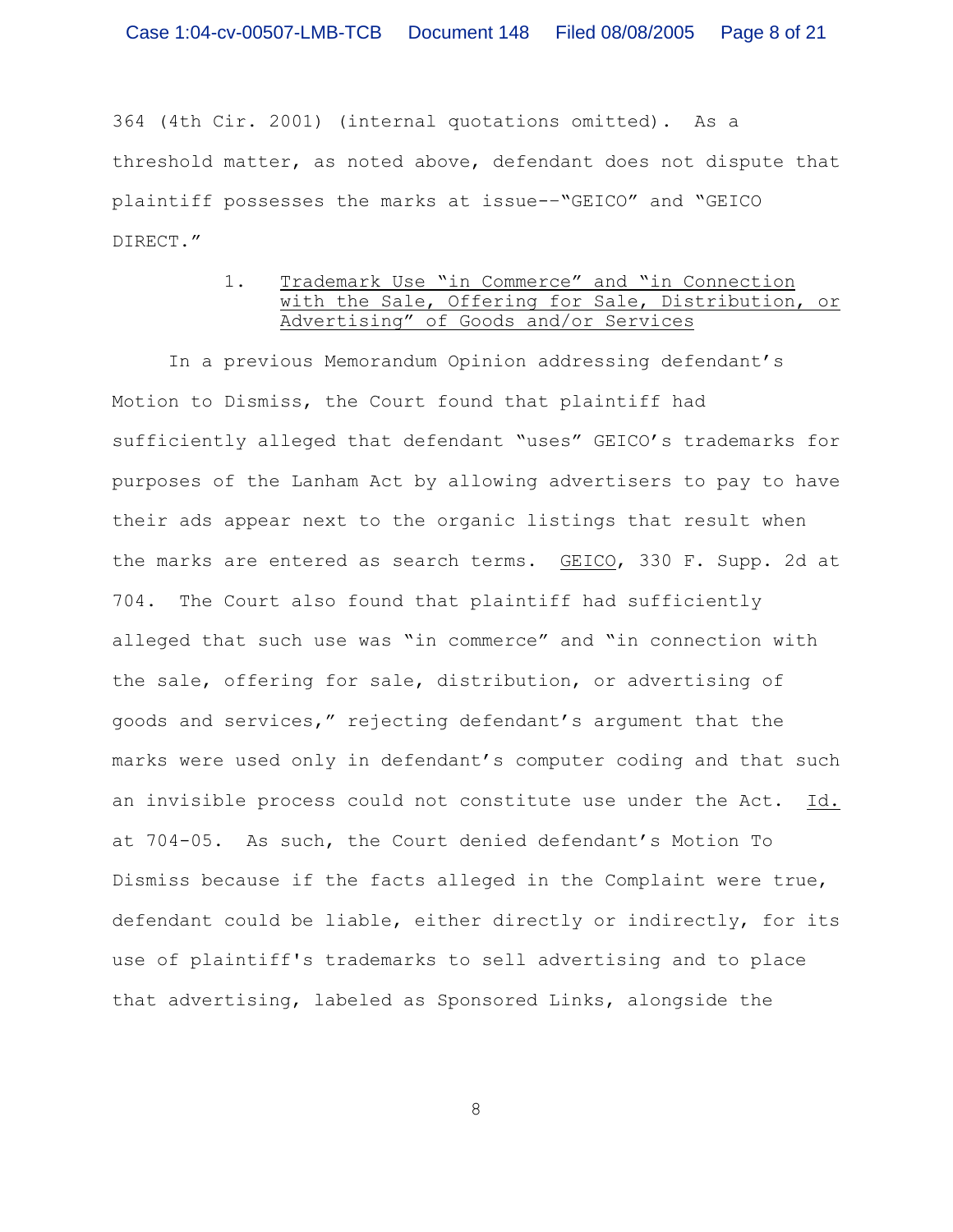organic listings resulting from searches on those marks. Id. at 704.

The Court, however, emphasized that its finding that Google uses the GEICO marks in commerce and "in connection with the sale, offering for sale, distribution, or advertising" of goods or services does not, without more, establish that defendant has violated or continues to violate the Lanham  $Act.^7$  Id. Rather, plaintiff was required to prove at trial that defendant's use results, or at one time resulted, in a likelihood of confusion.

## 2. Likelihood of Confusion

#### a. The Applicable Standard

To establish a likelihood of confusion, a plaintiff must prove that the defendant's use of the plaintiff's trademark is "likely to confuse an 'ordinary consumer' as to the source or sponsorship of the goods." PETA, 263 F.3d at 366. Of particular relevance to this action, in determining whether a likelihood of confusion exists, a court must consider the defendant's use of the mark in its entirety, not in isolation. See id. The Fourth

 $7$  The Court found support for this distinction in McCarthy on Trademarks and Unfair Competition:

<sup>&</sup>quot;[W]here keyword placement of . . . advertising is being sold, the portals and search engines are taking advantage of the drawing power and goodwill of these famous marks. The question is whether this activity is fair competition or whether it is a form of unfair free riding on the fame of well-known marks."

GEICO, 330 F. Supp. 2d at 704 (quoting J. Thomas McCarthy, McCarthy on Trademarks & Unfair Competition § 25:70.1 (2004)).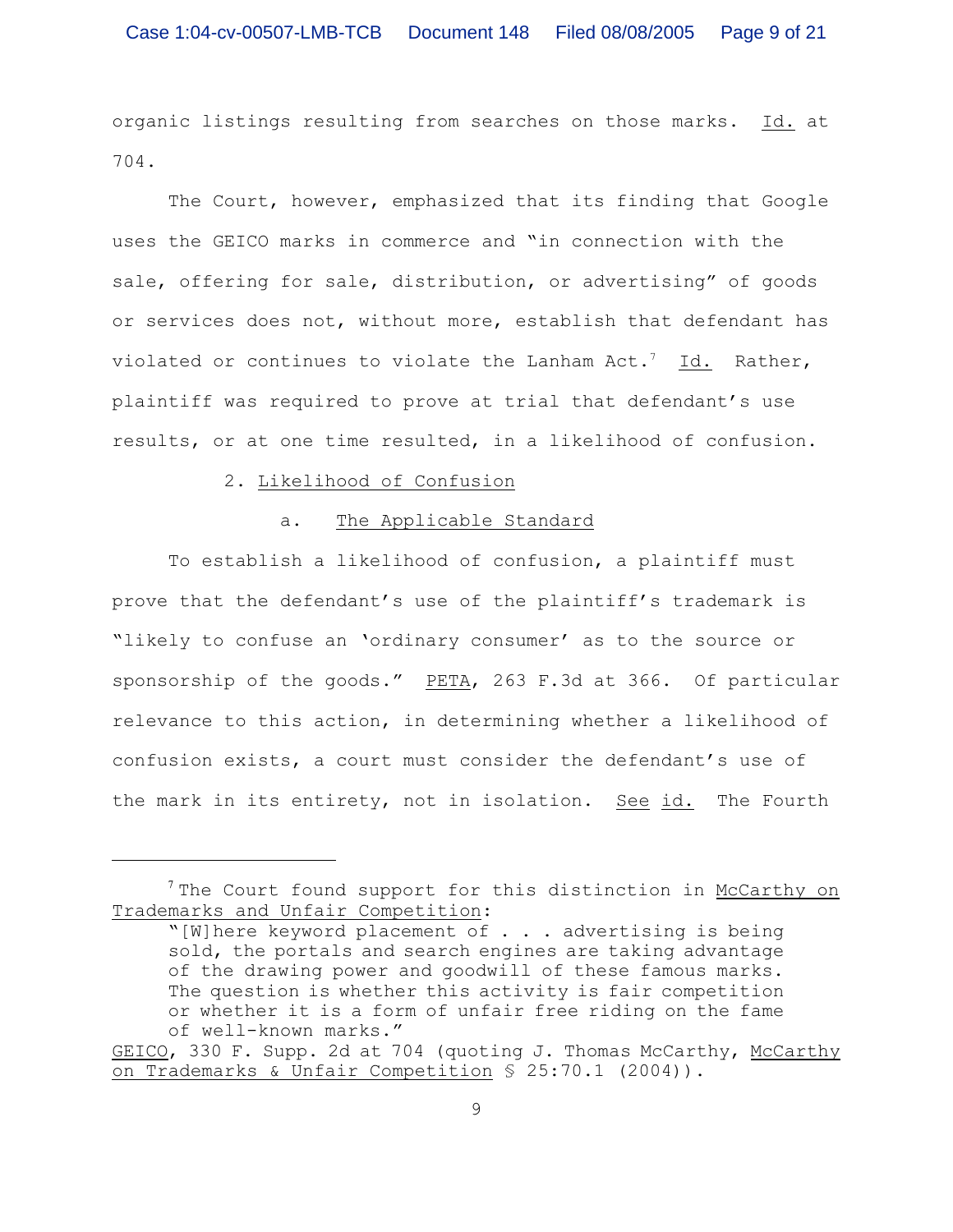Circuit has adopted a list of seven factors to guide courts in this analysis: (1) the strength or distinctiveness of the plaintiff's mark, (2) the similarity of the two marks, (3) the similarity of the goods and services that the two marks identify, (4) the similarity of the facilities that the two parties use in their businesses, (5) the similarity of the two parties' advertising, (6) the defendant's intent in adopting the same or similar mark and (7) the existence of actual confusion. Lone Star, 43 F.3d at 933. However, the Fourth Circuit has emphasized that likelihood of confusion is a highly factual issue, the assessment of which depends largely on the particular circumstances of each case, see Petro Stopping Centers, L.P. v. James River Petroleum, Inc., 130 F.3d 88, 92 (4th Cir. 1997), that not all of the factors are relevant in every case, and that the likelihood of confusion standard does not require that a plaintiff prove actual confusion. See Lone Star, 43 F.3d at 933. In addition, other factors, such as the sophistication of the consuming public or the quality of the defendant's product, may be relevant to a given set of facts. Sara Lee Corp. v. Kayser-Roth Corp., 81 F.3d 455, 464-65 (4th Cir. 1996).

Recognizing that these traditional factors are not really applicable in this case, which does not involve confusion based on a defendant's use of a mark identical or similar to a known mark to sell its own products, plaintiff argues that defendant's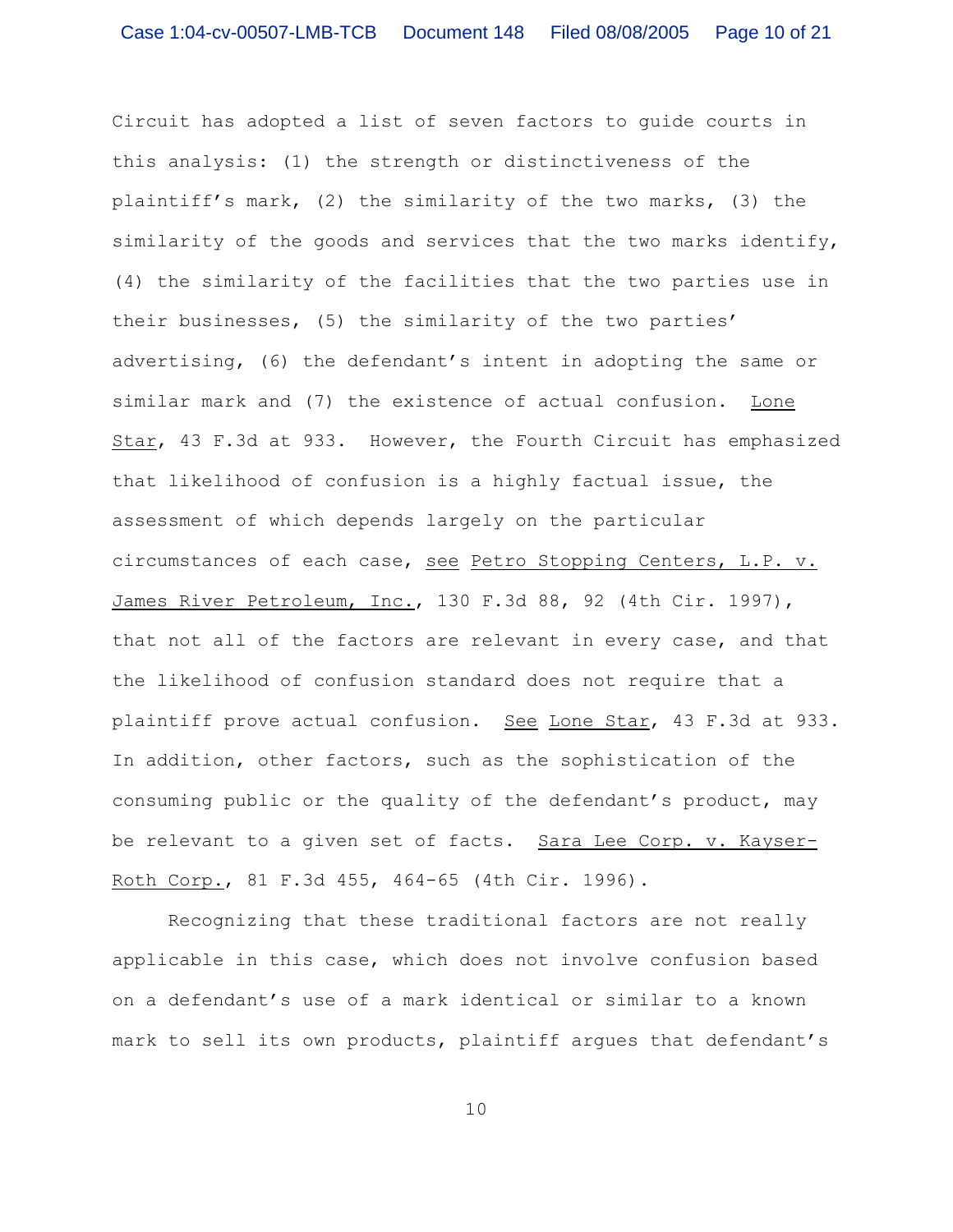use of its trademark causes "initial interest" confusion. In the Internet context, this term describes the distraction or diversion of a potential customer from the Web site he was initially seeking to another site, based on the user's belief that the second site is associated with the one he originally sought. See Brookfield Communications, Inc. v. West Coast Entertainment Corp., 174 F.3d 1036, 1064 (9th Cir. 1999); Bihari v. Gross, 119 F. Supp. 2d 309, 320-21 (S.D.N.Y. 2000); see also PETA, 263 F.3d at 366 (discussing the appropriate boundaries of initial interest confusion with regard to parody). Inherent in this concept is the risk that the user will be satisfied with the second site or sufficiently distracted that he will not arrive at or return to the site for which he was originally searching. Bihari, 119 F. Supp. 2d at 320-21. The risk of losing customers who are initially confused is lessened on the Internet as compared, for example, to when a billboard employs initial interest confusion to entice a customer down the wrong road because a customer can retrace his steps almost instantaneously online. See id. at 320 n.15. However, pointing to the unique nature of the car insurance business, GEICO contends that because customers seek an average of fewer than two quotes before purchasing car insurance, even in the Internet context the company loses significant business from the alleged initial confusion that misdirects potential customers who originally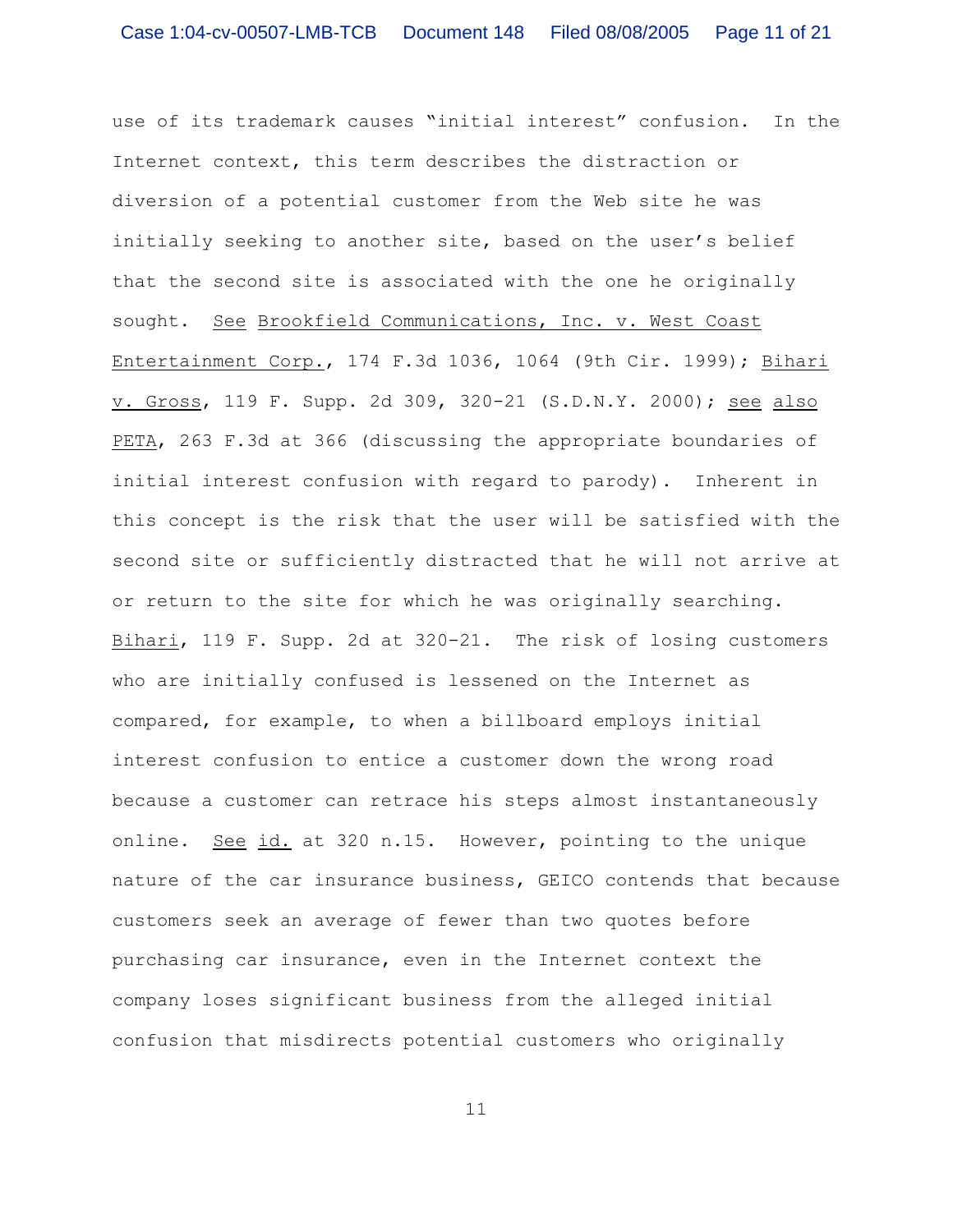searched on "GEICO" to sites where they can obtain other companies' quotes but not GEICO's.

To prove likelihood or absence of confusion, initial or otherwise, parties commonly introduce the results of customer or potential customer surveys. See IDV North America, Inc. v. S&M Brands, Inc., 26 F. Supp. 2d 815, 829 (E.D. Va. 1998). Results indicating that a high percentage of customers are likely to be confused can establish this element of a Lanham Act violation, while results revealing a low potential for confusion can negate such allegations. Id. In assessing a survey's probative value, a court must evaluate not only the percentages of respondents who appeared likely to be confused but also the accuracy and reliability of the survey design and method. See id. at 829-32. Even if a survey is flawed in some respects, it can still support a finding of liability if the results reveal that an overwhelming percentage of respondents demonstrated confusion. See Sara Lee, 81 F.3d 455, 466-67.

 $s$  The Fourth Circuit has noted that "survey evidence clearly favors the defendant when it demonstrates a level of confusion much below ten percent" but that a number of courts have found actual confusion based on survey evidence indicating a ten to twelve percent rate of confusion. See Sara Lee, 81 F.3d at 467 n.15.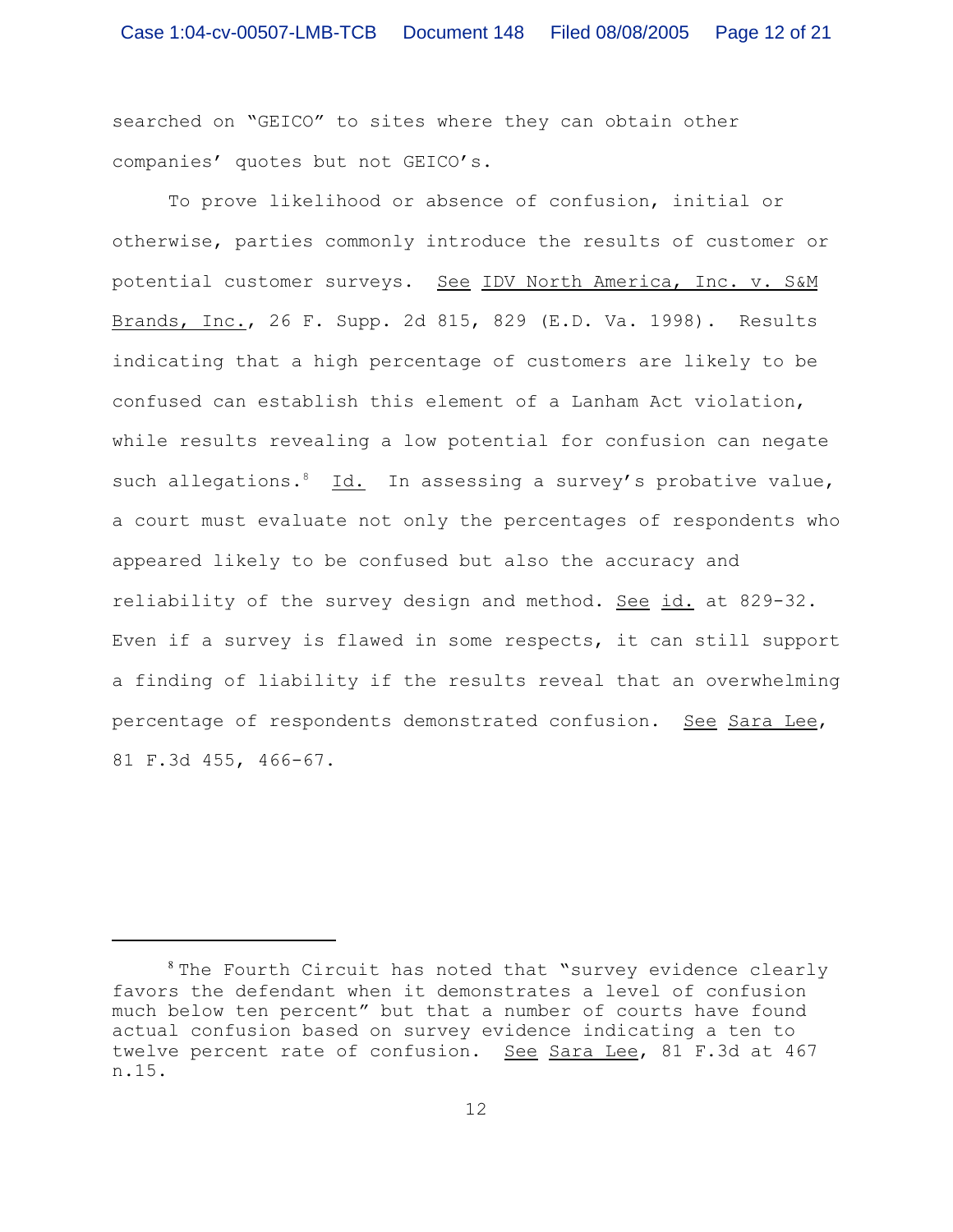# b. Evidence of Confusion

#### (1) GEICO's Survey Results

GEICO introduced an expert survey that it claimed revealed a strong likelihood of confusion caused by Google's Adwords program and the Sponsored Links that the program places alongside the organic results of searches on the GEICO trademark.<sup>9</sup> The survey was designed and evaluated by a professor of marketing at American University's Kogod School of Business, who attempted to measure initial interest confusion experienced by potential customers<sup>10</sup> by asking them to enter "GEICO" into the Google search engine and then view a results page that showed five Sponsored Links alongside the organic listings. $11$  The survey

 $10$  The survey was limited to drivers who said that they were likely to consider purchasing or renewing their auto insurance policy within the next six months and that they would use the Internet to search for providers.

 Defendant objected to the choice of the particular screen, arguing that it skewed the survey results by showing five Sponsored Links, when the average results page includes fewer

<sup>&</sup>lt;sup>9</sup> Plaintiff tested confusion with regard to the "GEICO" mark but advances the same arguments with regard to "GEICO DIRECT."

This survey represents GEICO's only evidence of likelihood of confusion. Therefore, GEICO's ability to survive defendant's Motion depends on the strength and reliability of the survey results.

 $11$  The professor selected this screen shot from among a number of choices provided to him by plaintiff. The shot captured the results of a search run on "GEICO" in April 2004, which was before Google began barring advertisers from using GEICO's marks in their ad headings and text. Plaintiff contended at trial that the use of an earlier shot was necessary to avoid having references to this action show up in the organic listings, a result that could have prejudiced participants' responses.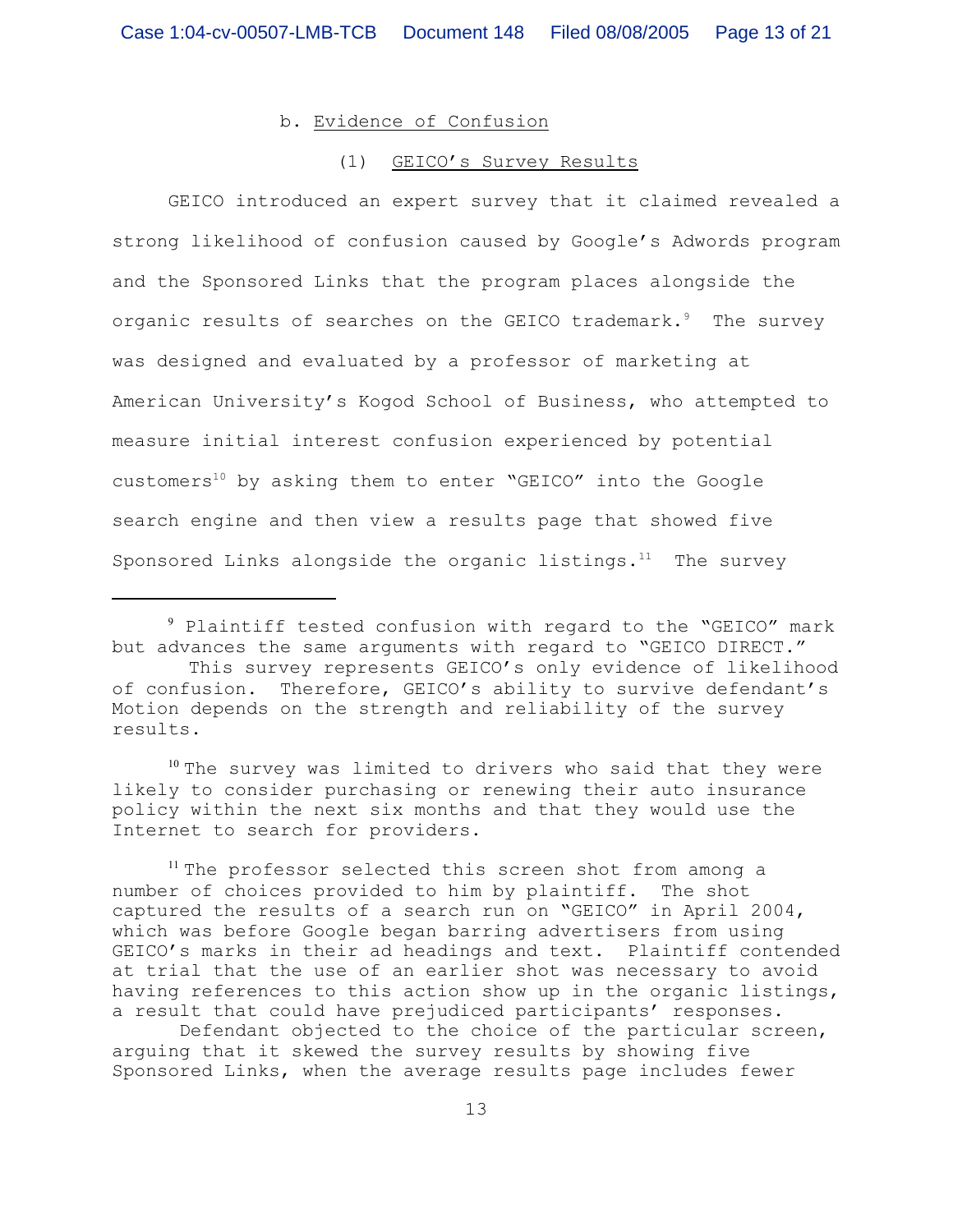also tested a "control group," the members of which also searched on "GEICO" but then saw a results page on which the Sponsored Links had been changed from advertisements for car insurance quotes, most of which mentioned GEICO, to advertisements regarding NIKE athletic apparel. After asking both groups a series of questions designed to measure the likelihood of confusion, the professor compared the degree of confusion demonstrated by those who viewed the insurance-related Sponsored Links to that demonstrated by the control group.<sup>12</sup>

advertisements.

 $12$  The questions asked of the participants were as follows:

1(a) If you wanted to purchase automobile insurance from GEICO, where on this page would you "click" first?

1(b) Why do you say that?

2(a) Now if you clicked on GEICO (interviewer pointed to the first of the Sponsored Links, which mentioned GEICO), what company's or companies' Web site would you expect to go to?

2(b) Why do you say that?

3(a) Do you think the company that sponsors this listing is associated or connected with any other company or companies? (If participants responded affirmatively, they were asked the following two questions.)

3(b) What company or companies are they associated or connected with?

3(c) Why do you say that? (After answering this question, participants were informed that the survey was complete.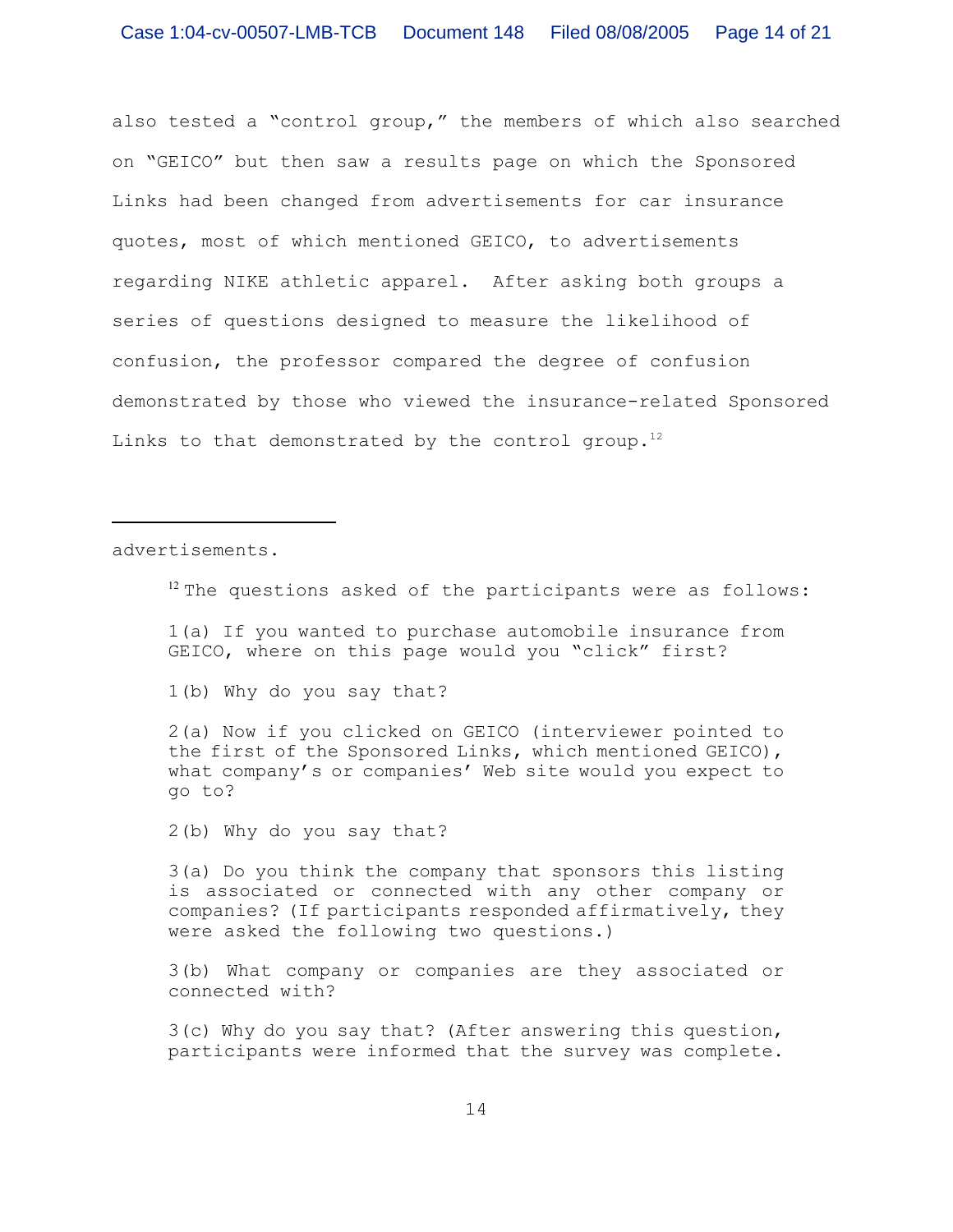According to the survey results, 67.6% of test group respondents expected that they would reach GEICO's Web site if they clicked on the Sponsored Links, and 69.5.% thought that the Sponsored Links were either links to GEICO's site or affiliated with GEICO in some way.<sup>13</sup> In addition, 20.1% of test group respondents said that to purchase GEICO insurance they would click first on one of the Sponsored Links.<sup>14</sup> From these results, the professor concluded that a substantial percentage of potential GEICO customers perceived the Sponsored Links as being associated with GEICO and therefore were confused about whether they could get GEICO information or rate quotes from those links.

## (2) Survey Weaknesses

The Court found that defendant's cross examination of the professor revealed a number of weaknesses in GEICO's survey evidence. First, the control did not successfully demonstrate the source of the test group's confusion. As the survey expert admitted, an effective control should have removed from the page viewed by the test group the allegedly infringing elements for which GEICO wanted to measure confusion, such as the Sponsored

 $13$  These figures are based on an average of the confusion registered with regard to each of the five Sponsored Links that appeared on the Web page.

 $14$  Defendant and the Court noted that many of those respondents explained that they would click first on one of the Sponsored Links to purchase insurance to save money or to get price quotes. These explanations belie the conclusion that they were confused about GEICO.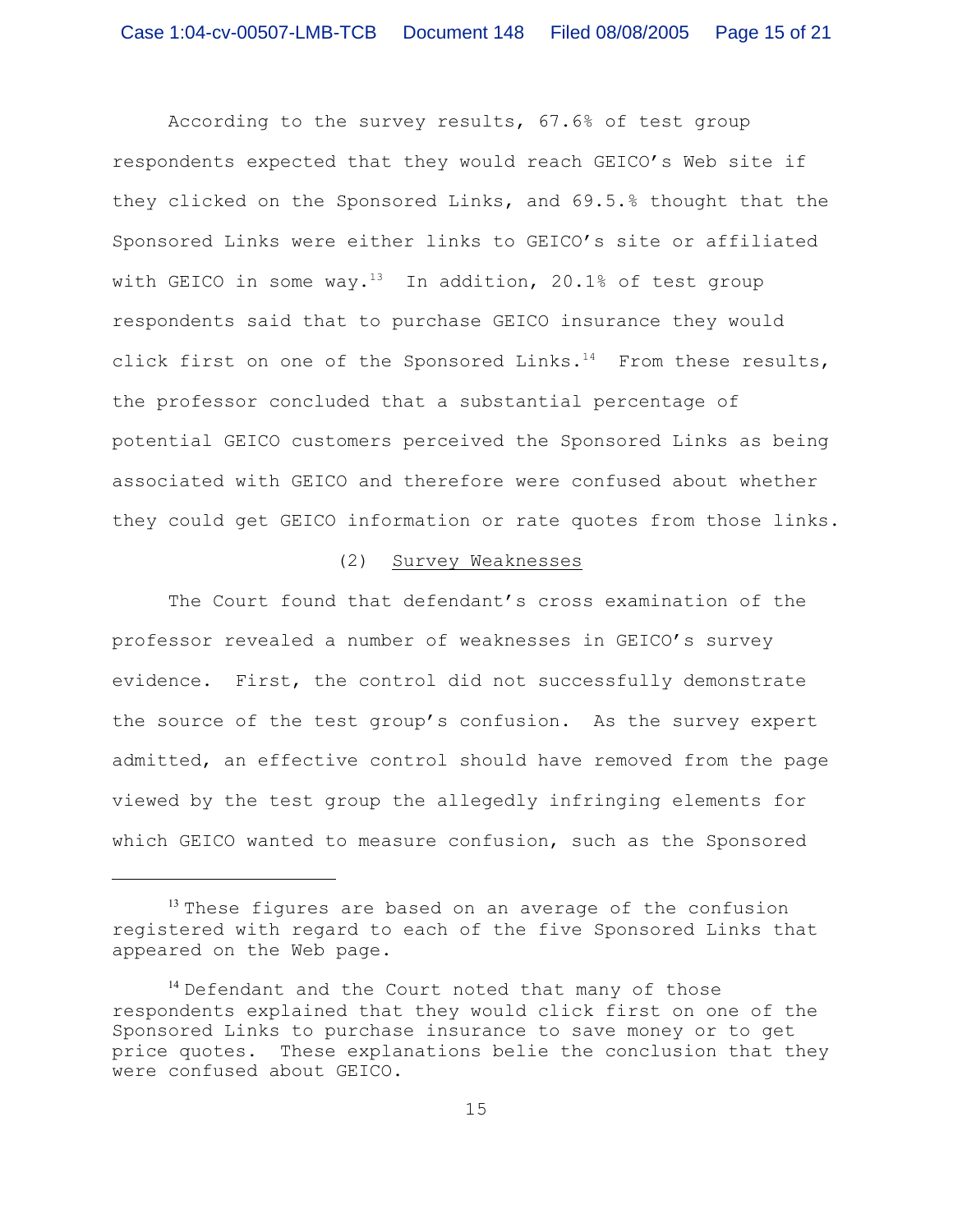Links mentioning GEICO, while keeping the other elements as constant as possible. This would have allowed the evaluator to subtract any degree of confusion expressed by the control group from that expressed by the test group, with the resulting difference representing the confusion attributable to the eliminated elements–-similar to the manner in which medical researchers subtract out the "placebo effect" of a drug or procedure under examination. However, the survey's control, which replaced the insurance-related Sponsored Links that appeared when respondents searched on "GEICO" with Sponsored links related to NIKE athletic apparel, did not function as an accurate measure of the confusion caused by non-infringing elements of the screen shot. As a threshold matter, the control retained the use of "GEICO" as a keyword, which itself was alleged to be a source of confusion. Further, instead of removing only the references to GEICO in the Sponsored Links, which would have measured whether the use of the trademarked keyword to place relevant Sponsored Links or the appearance of the mark in the ads was responsible for respondents' confusion, the survey removed all references to car insurance and replaced them with clearly unrelated NIKE ads. Thus, the control did not reveal which aspects of the insurance-related Sponsored Links caused respondents' confusion–-the use of GEICO's mark in the ads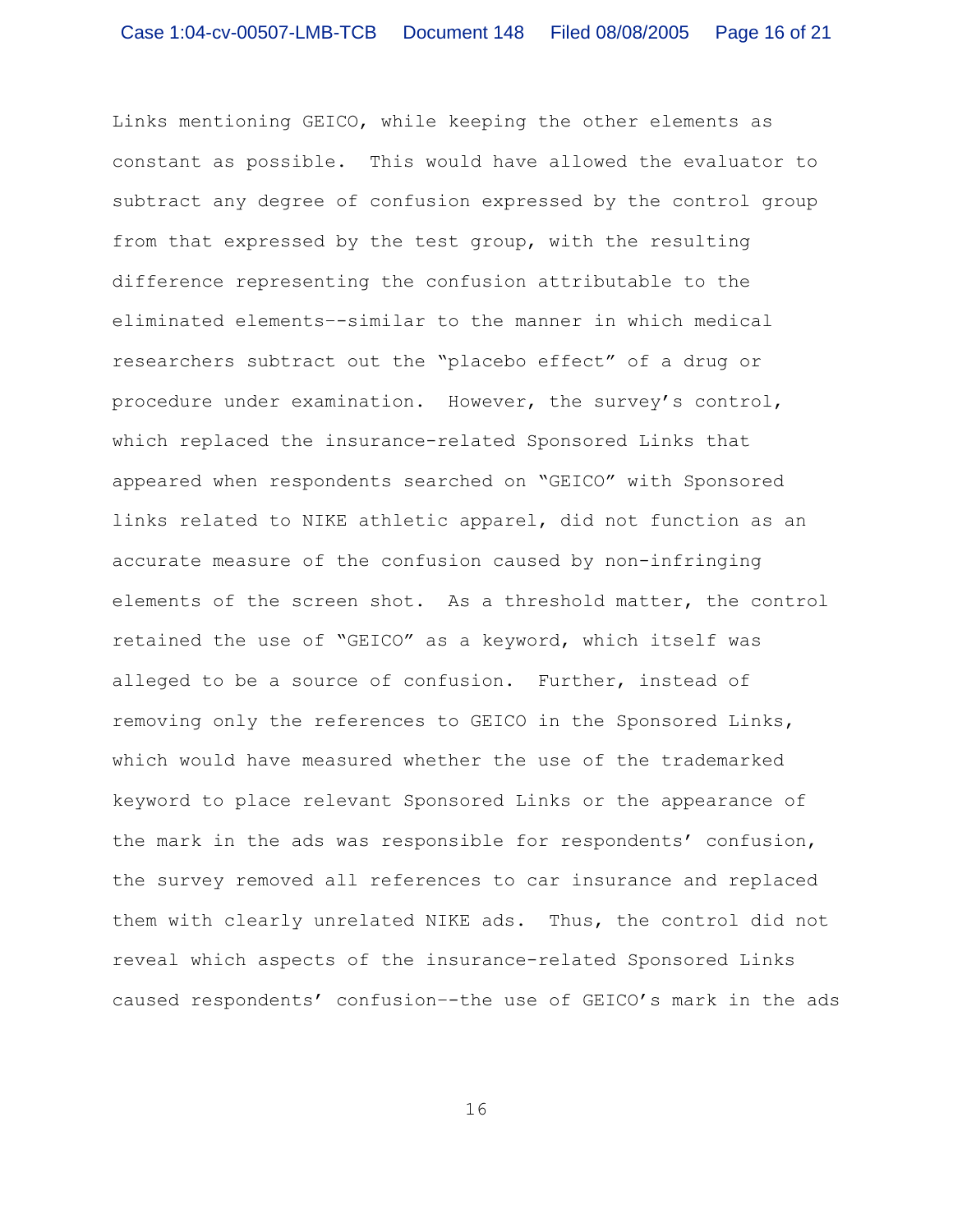or the ads' mere reference to insurance.<sup>15</sup> By not examining this more subtle distinction, the survey did not produce evidence that the use of "GEICO" as a keyword, without more, causes respondents to be confused by the appearance of the Sponsored Links.

Second, the survey design introduced "demand effects" and "order effects" that could have tainted respondents' answers that appeared to indicate confusion. A demand effect results when the interviewer's questions or other elements of the survey design influence participants' responses by suggesting what the "correct" answers might be or by implying associations that might not otherwise occur to participants.An order effect results when a participant's answer to one question affects his answers to subsequent questions. For obvious reasons, both effects can significantly bias the survey results. In this instance, as noted above, the interviewers repeatedly questioned respondents about their behavior and assumptions with regard to GEICO and obtaining GEICO quotes. Responses to subsequent questions, such as whether the participant thought the Sponsored Links were

 $15$  No respondent in the control group expressed confusion when asked whether clicking on one of the NIKE Sponsored Links would direct him to GEICO's Web site. The professor thus concluded that respondents' confusion in the test group resulted from "the positioning, heading *and/or* content" in the insurancerelated ads. (Expert Report at 8)(emphasis added).

This absence of confusion when faced with NIKE ads alongside organic listings for "GEICO" also refutes the allegation that the use of the trademark as a keyword, without more, causes a likelihood of confusion.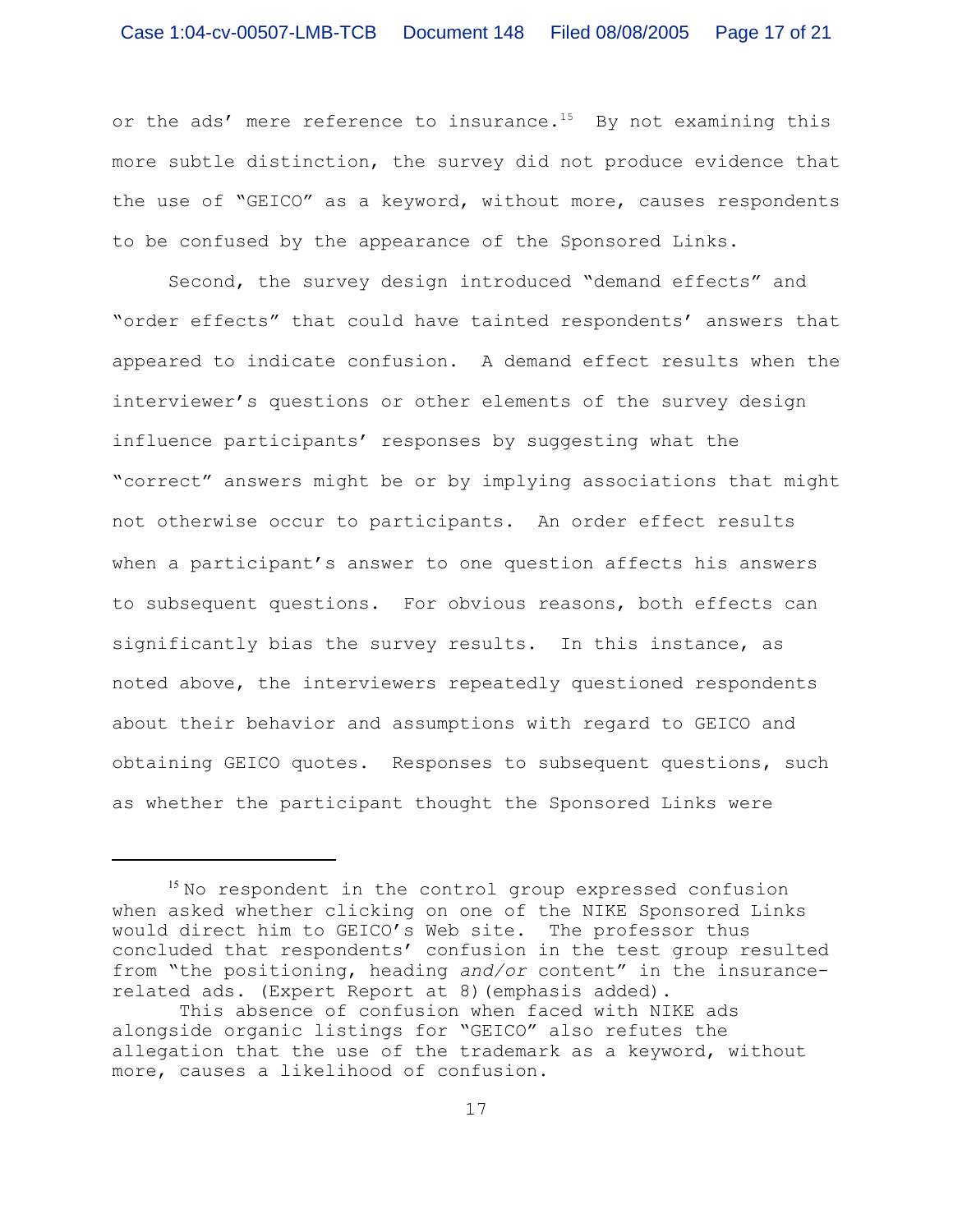affiliated with any company, easily could have been influenced by the earlier questions about GEICO, making the participant more likely to assume that "GEICO" was the right answer or what the interviewer wanted to hear. This demand effect, along with the order effect, also undercut the assessment of confusion regarding the one insurance-related Sponsored Link shown to the test group that did not mention GEICO's mark in its heading or text. Of the five Sponsored Links listed, only the last one did not refer to GEICO in its heading or text. By the time respondents considered this ad, they had already seen the four others that did contain the GEICO mark, calling into question whether they would have expressed similar confusion if faced only with insurance-related ads that appeared next to the organic results for "GEICO" but did not mention the mark itself.

Third, discrepancies between the Web page selected to be shown to the survey particpants and the actual pages users are likely to see when searching on "GEICO" further weakened the reliability of the results. As discussed above, the page chosen included more Sponsored Links than the average Google results page. In addition, and possibly more important to an accurate assessment of users' confusion, the overall appearance of the outdated screen shot shown to survey participants differed markedly from the Google results page that a user would encounter in running a real search. Most notable, in the survey shot, the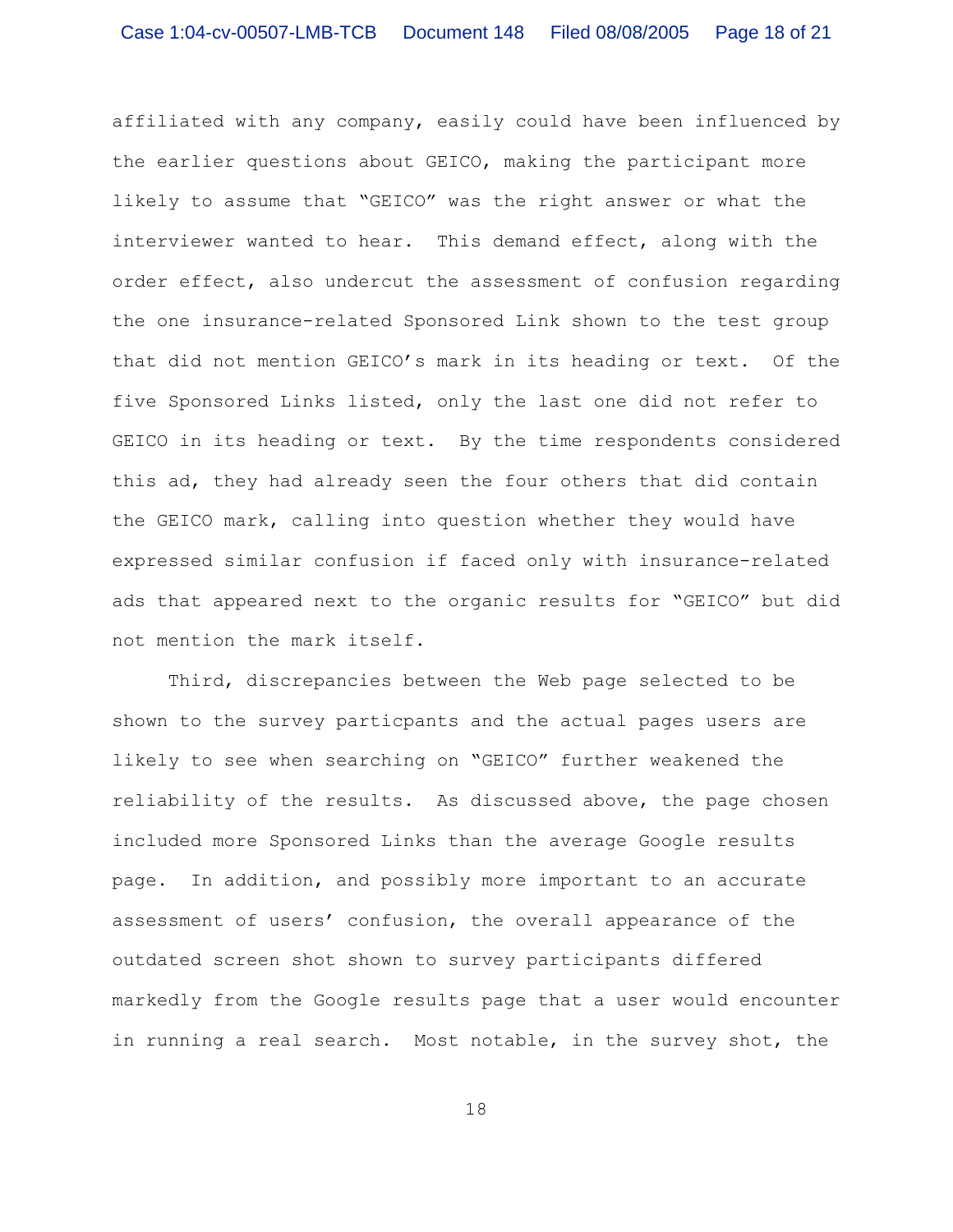Sponsored Links were closer on the page to the organic listings than on Google's actual search results pages.<sup>16</sup> In the Court's view, the proximity of the Sponsored Links in the survey page increased confusion regarding the difference between the two lists of links and was suggestive of affiliations between the organic listings and the Sponsored Links. Especially when considered along with the other weaknesses in the survey, these differences give the Court serious doubts about the accuracy of the survey results' reflection of actual users' experiences with and reactions to the Sponsored Links.

#### c. Conclusions from Evidence of Confusion

Based on the above analysis, the Court finds that plaintiff has failed to establish a likelihood of confusion stemming from Google's use of GEICO's trademark as a keyword and has not produced sufficient evidence to proceed on the question of whether the Sponsored Links that do not reference GEICO's marks in their headings or text create a sufficient likelihood of confusion to violate either the Lanham Act or Virginia common law.

Despite the many flaws in its design, the survey's results were sufficient to establish a likelihood of confusion regarding

 $16$  Further complicating the analysis, certain Web browsers may significantly change the look of the pages seen by real users. For example, Internet Explorer removes shading and dividers.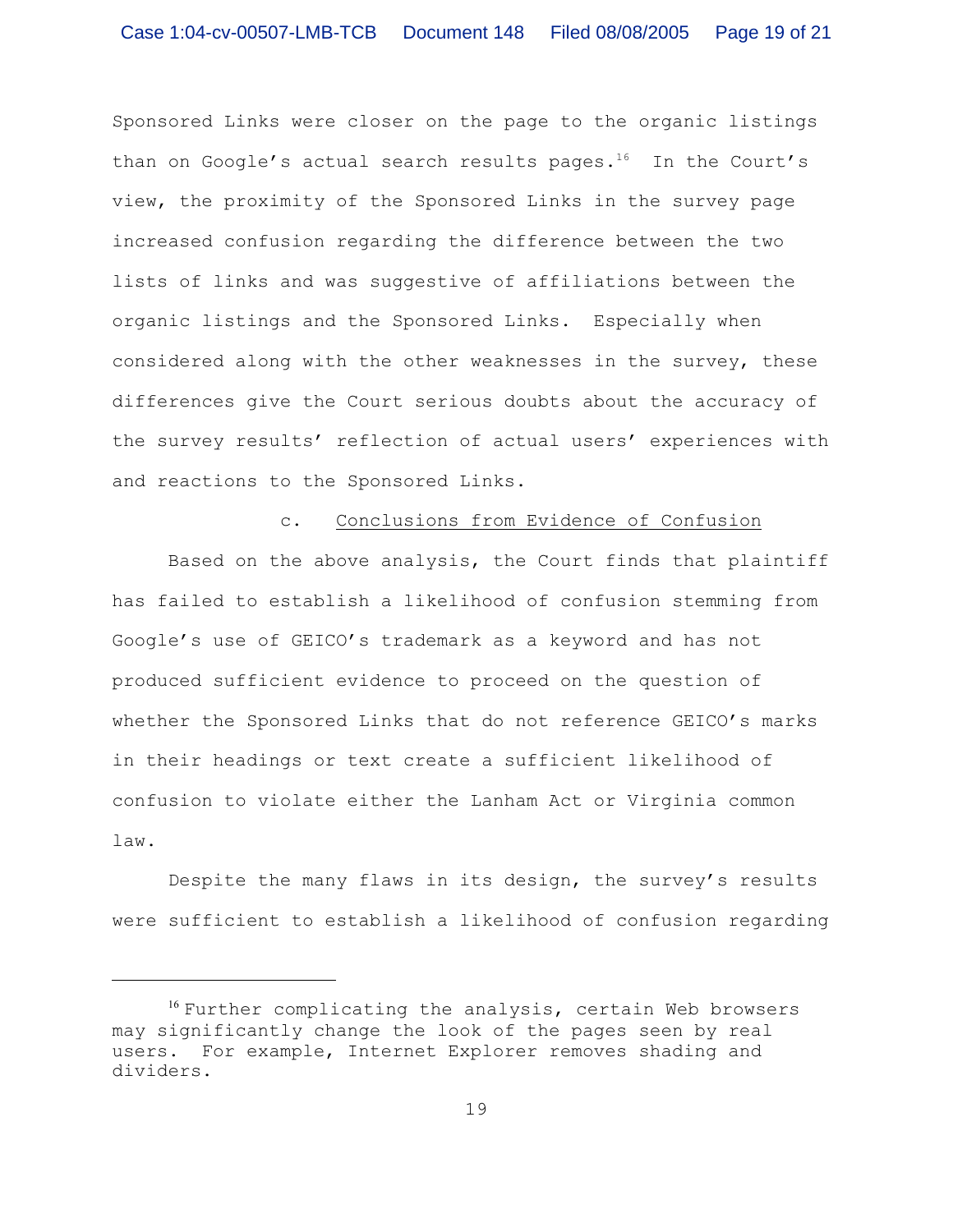those Sponsored Links in which the trademark GEICO appears either in the heading or text of the ad. Based on this finding, Google may be liable for trademark infringement for the time period before it began blocking such usage or for such ads that have slipped or continue to slip through Google's system for blocking the appearance of GEICO's mark in Sponsored Links. For, despite the flaws in the survey, the extremely high percentages of respondents who experienced some degree of confusion when viewing such ads provides sufficient evidence to survive defendant's Motion for Judgment. Further, having been advised by defendant that it has no evidence to introduce on this last issue, the Court finds that plaintiff has established a likelihood of confusion, and therefore a violation of the Lanham Act, solely with regard to those Sponsored Links that use GEICO's trademarks in their headings or text.

Aware of the importance of these issues to the ongoing evolution of Internet business practices and to the application of traditional trademark principles to this new medium, the Court emphasizes that its ruling applies only to the specific facts of this case, which include the unique business model employed by plaintiff and the specific design of defendant's advertising program and search results pages. In addition, the Court has not addressed several remaining legal issues, including whether Google itself is liable for the Lanham Act violations resulting